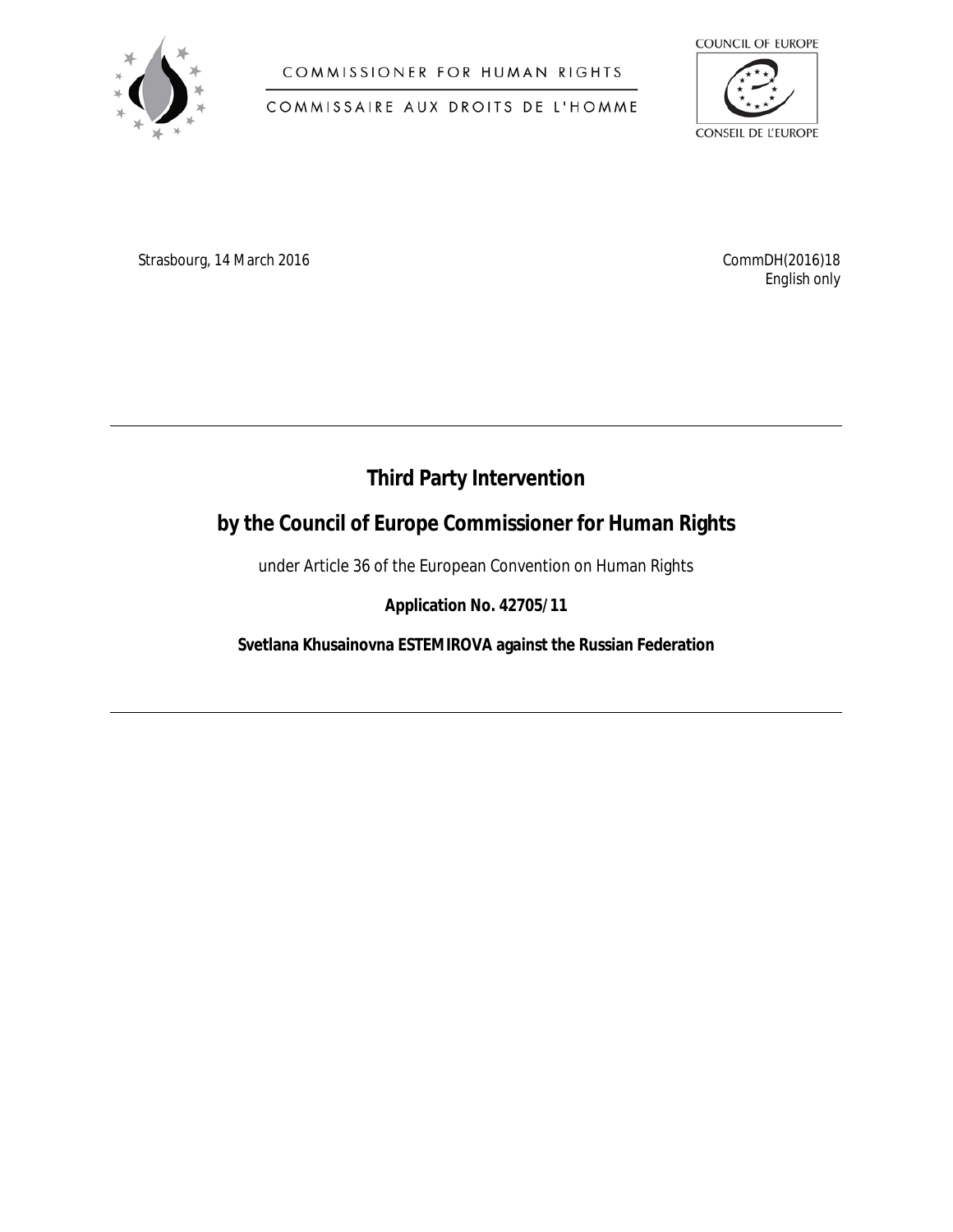## **Introduction**

- 1. On 29 January 2016 the Council of Europe Commissioner for Human Rights (hereinafter "the Commissioner") informed the European Court of Human Rights (hereinafter – "the Court") of his decision to intervene as a third party, according to Article 36, paragraph 3 of the European Convention for the Protection of Human Rights and Fundamental Freedoms (hereinafter – "the Convention") and to submit written observations in the proceedings concerning the case of *Svetlana Khusainovna ESTEMIROVA v. the Russian Federation*. The case relates to the abduction and murder of Ms Natalia Estemirova (the applicant's sister), a prominent human rights defender in the Russian Federation who worked in the North Caucasus, and the criminal investigation into those events.
- 2. According to his mandate, the Commissioner fosters the effective observance of human rights; assists member states in the implementation of Council of Europe human rights instruments; identifies possible shortcomings in the law and practice concerning human rights; and provides advice and information regarding the protection of human rights and the prevention of human rights violations.
- 3. Moreover, the Commissioner has a specific duty concerning the protection of human rights defenders, further to the adoption by the Committee of Ministers of the Declaration on Council of Europe action to improve the protection of human rights defenders and promote their activities on 6 February 2008. The Declaration "[i]nvites the Commissioner for Human Rights to strengthen the role and capacity of his Office in order to provide strong and effective protection for human rights defenders by […] continuing to meet with a broad range of defenders during his country visits and to report publicly on the situation of human rights defenders". It also calls on Council of Europe member states to "co-operate with the Council of Europe human rights mechanisms and in particular […] with the Commissioner for Human Rights by facilitating his/her visits, providing adequate responses and entering into dialogue with him/her about the situation of human rights defenders when so requested." In this framework, the Commissioner regularly organises or takes part in joint discussions with human rights defenders and mechanisms established for their protection.
- 4. The need to protect human rights defenders and the obligations of states to create a safe and enabling environment for their activity are among the main messages delivered by the Commissioner. In their ongoing dialogue with the Russian authorities, the Commissioner and his predecessors have repeatedly raised the situation of human rights defenders in the North Caucasus, in particular the serious obstacles to their work and the significant risks which they face.<sup>1</sup> The Commissioner and his predecessors have also highlighted the persistent patterns of impunity for serious human rights violations in the North Caucasus, which directly affect the safety of human rights defenders in the region.
- 5. In her capacity as a human rights defender, Natalia Estemirova, the leading member of the NGO Memorial<sup>2</sup> in Chechnya, was a key partner of the Commissioner's Office. Immediately after receiving information about

<sup>&</sup>lt;sup>1</sup> This is reflected, *inter alia*, in reports by the Commissioner published following visits to the Russian Federation from 1999 to 2013. See CommDH(1999)1 of 10 December 1999; CommDH(2000)1 of 1 March 2000; CommDH(2001)3 of 14 March 2001; CommDH(2003)5 of 4 March 2003; CommDH(2005)2 of 20 April 2005; CommDH(2006)4 of 15 March 2006; CommDH(2007)6 of 6 March 2007; CommDH(2009)36 of 24 November 2009; CommDH(2011)21 of 6 September 2011; and CommDH(2013)21 of 12 November 2013.

<sup>2</sup> The Human Rights Center Memorial is a leading Russian human rights NGO and one of the applicants to the European Court of Human Rights in the case *of Ecodefence and Others v. Russia* (application no. 9988/13) which has been submitted to the Court by a group of prominent Russian human rights NGOs against the adoption and application of the "Law on Foreign Agents".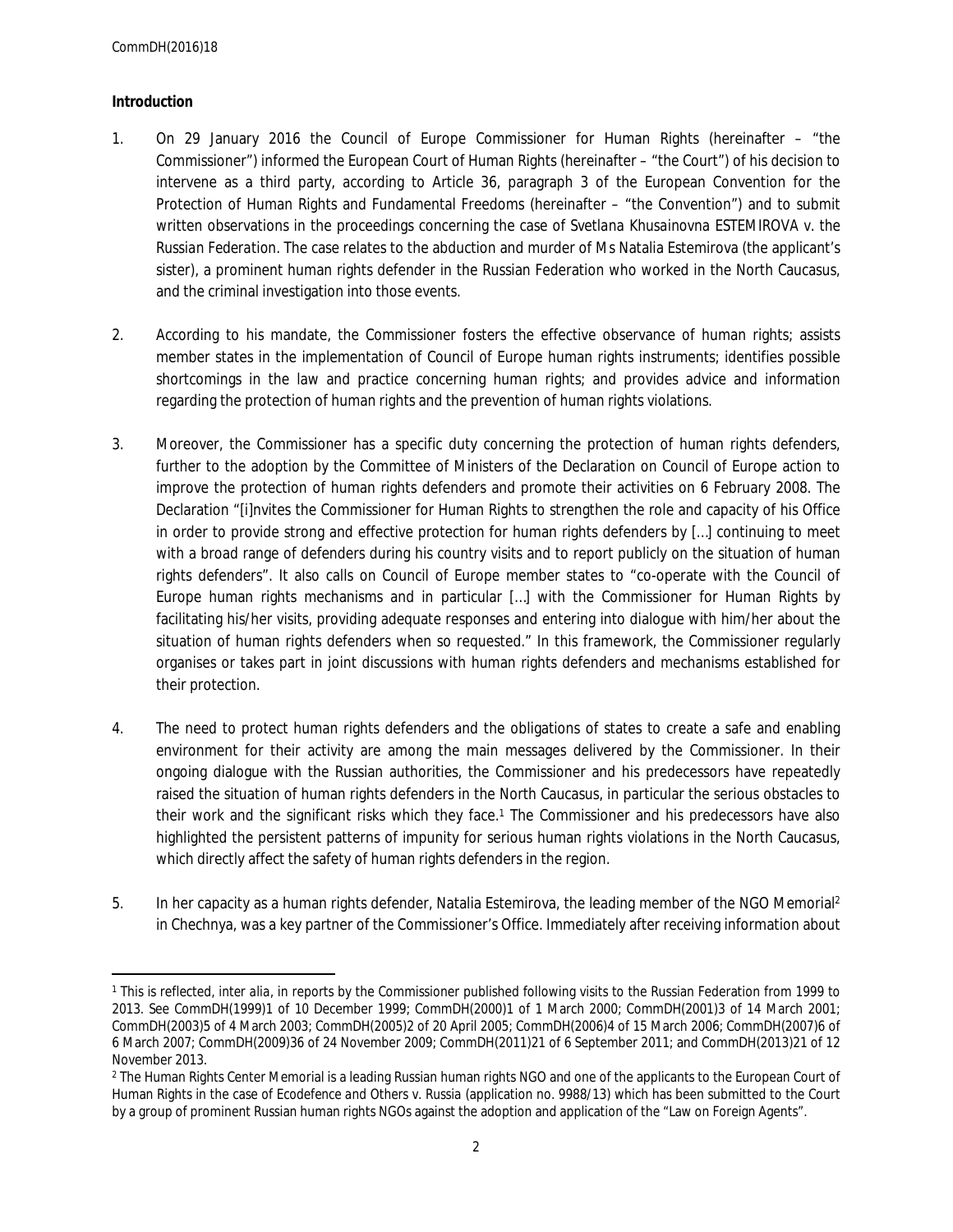her abduction in Grozny in the morning of 15 July 2009, the Commissioner's predecessor<sup>3</sup> contacted several interlocutors to express his grave concern and appeal for action to be taken to protect her. Hours later, after learning that the dead body of Ms Estemirova had been found in Ingushetia, the Commissioner's predecessor published a statement where he expressed outrage at her murder and condolences to her family, friends and colleagues. He called for much stronger actions to protect human rights defenders.<sup>4</sup> Subsequently, in their dialogue with the Russian authorities, both he and Commissioner Muižnieks repeatedly called for a prompt, thorough and impartial investigation of this crime, with a view to ensuring the criminal accountability and punishment of the perpetrators. In January 2010, the Commissioner's predecessor reiterated that point at a meeting with then-President of the Russian Federation Dmitriy Medvedev (see also paragraph 12 below).

- 6. Section I of the present submission contains the Commissioner's observations on the issue of impunity for serious human rights violations in the North Caucasus region; Section II focuses on the stigmatisation of human rights defenders in that region; and Section III on practical consequences for human rights protection therein. These sections are followed by the Commissioner's conclusions.
- **I. Impunity for serious human rights violations in the North Caucasus**
- 7. Impunity for serious human rights violations has a corrosive effect upon the very foundations of a democratic society. States should adopt a policy of zero-tolerance of such violations and should publicly condemn them. The state also has an obligation to combat impunity through a series of specific measures, including the development of laws, policies and action plans, as well as taking practical measures aimed at preventing and combating institutionalised practices by the authorities which may result in impunity.<sup>5</sup>
- 8. As the Court has itself concluded in 2012, the phenomenon of disappearances in the North Caucasus and the failure of the authorities to conduct effective investigations into such crimes were of a widespread nature and must be characterised as resulting from systemic problems at the national level, for which there is no effective domestic remedy. It affected core human rights and required the prompt implementation of comprehensive and complex measures.<sup>6</sup> While exercising its supervisory powers over the execution of judgments of the Court, the Council of Europe Committee of Ministers has on numerous occasions reiterated concerns that the Court's findings on grave and repeated human rights violations in the Russian Federation have remained unresolved by the authorities. In 2011 the Committee of Ministers stated that, more than six years after the first judgments of the Court, in the vast majority of cases it had not yet been possible to achieve conclusive results and to identify and ensure the accountability of those responsible, even in cases where key elements had been established with sufficient clarity, including evidence implicating particular servicemen or military units in the events.<sup>7</sup> In 2014 the Committee of Ministers once

 $^3$  Mr Thomas Hammarberg, Commissioner for Human Rights from 1 April 2006 to 31 March 2012.

<sup>4</sup> See, in this regard, Statement by the Commissioner "Killing of Natalia Estemirova" issued on 15 July 2009; and press-releases "Murder of Natalia Estemirova: time to do justice" (15 July 2010) and "Time to make justice on the murder of Natalia Estemirova" (13 July 2011).

<sup>5</sup> See Guidelines H/Inf(2011)7 On Eradicating Impunity for Serious Human Rights Violations adopted by the Directorate General of Human Rights and Rule of Law of Council of Europe in 2011.

<sup>6</sup> *See Aslakhanova and others v. Russia*, (nos. 2944/06 and 8300/07, 50184/07, 332/08, 42509/10), paragraphs 217-218, judgment of 18 December 2012.

<sup>7</sup> See Interim Resolution CM/ResDH(2011)292 on the execution of the judgments of the European Court of Human Rights in 154 cases against the Russian Federation concerning actions of the security forces in the Chechen Republic of the Russian Federation, adopted by the Committee of Ministers of Council of Europe on 2 December 2011.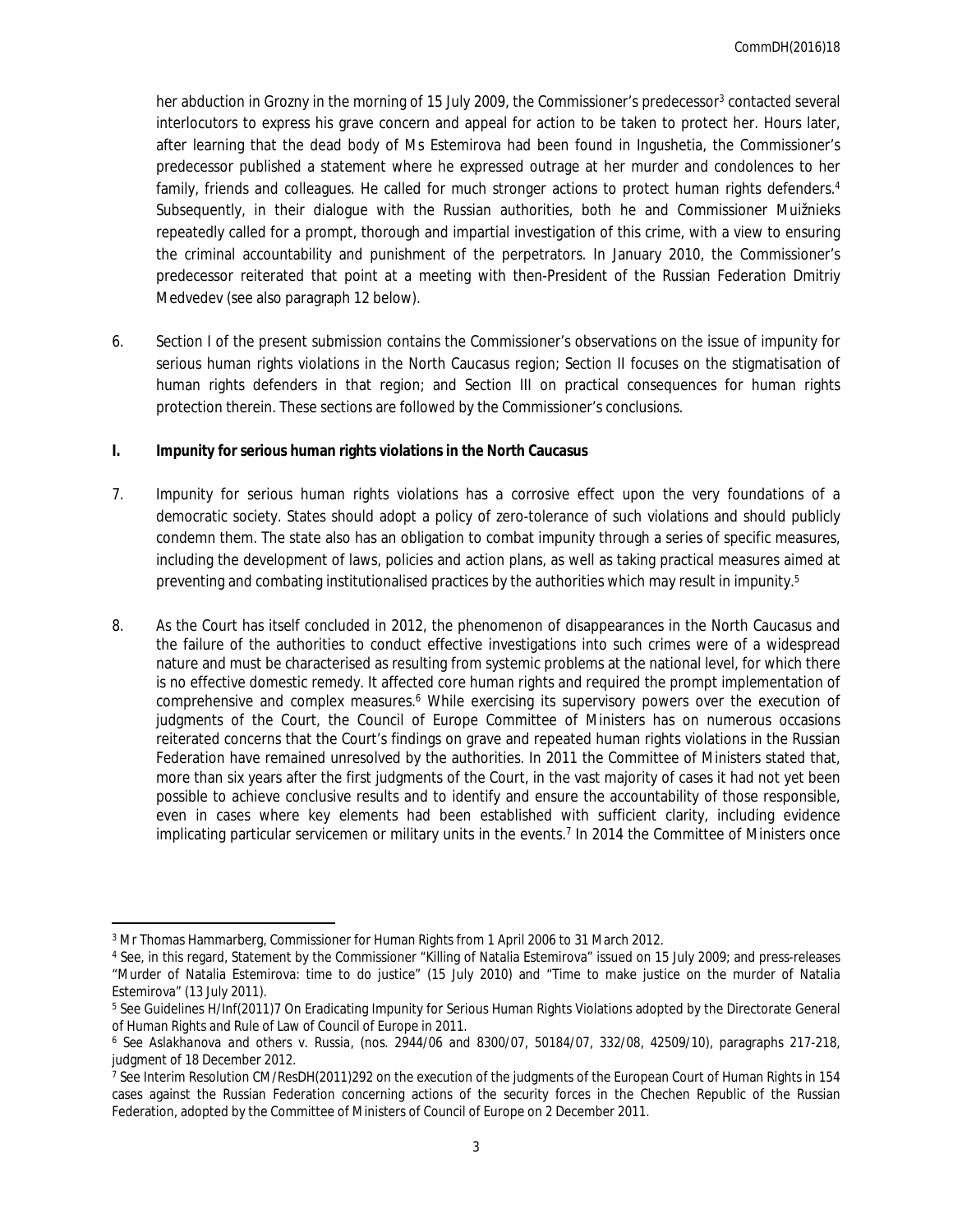again reiterated the conclusion that the information provided by the authorities did not attest to any improvements and that the problems revealed by the Court's judgments remained unresolved.<sup>8</sup>

- 9. Based on the information at the Commissioner's disposal, human rights defenders addressing the issue of impunity in the North Caucasus are exposed to serious risks. Therefore, particular attention must be devoted to their protection. The Commissioner recalls that the responsibility for protecting human rights defenders lies first and foremost with the state. The state may be held responsible for actions, or a failure to act, which result in attacks or intimidation of human rights defenders. The state's obligations also include the protection of human rights defenders who are in danger, providing them with effective remedies and reparation in cases of violation of their rights, the investigation of every case of attacks against human rights defenders, and the prosecution and punishment of those responsible irrespective of their status.<sup>9</sup> A failure to properly investigate attacks against human rights defenders due to, *inter alia*, a state's unwillingness to do so, can be viewed as granting the perpetrators free rein for further attacks on human rights defenders with total impunity.<sup>10</sup> Human rights defenders merit special attention as threats, attacks and other forms of intimidation against them indicate the general situation of human rights in the state, or a deterioration thereof.<sup>11</sup>
- 10. After visiting the Chechen Republic and the Republic of Ingushetia in September 2009, the Commissioner's predecessor reported that the murder of Ms Natalia Estemirova provoked widespread condemnation, both nationally and internationally, and prompted serious concerns about the viability and safety of the work carried out by human rights NGOs in the region.<sup>12</sup> Prior to that visit, and less than a month after the murder of Ms Estemirova, Zarema Sadulayeva, the leader of the Chechen charitable NGO "Save the Generation" (a local partner of UNICEF providing rehabilitation to disabled children, orphans and victims of armed conflicts), and her husband, Alik Dzhabrailov, had been abducted by an unidentified group of armed men. On the following day the dead bodies of the couple, displaying multiple gunshot wounds, had been found in the trunk of Mr Dzhabrailov's car. On 31 October 2009, another human rights activist, Zarema Gaysanova (a staff member of the Danish Refugee Council) was abducted in Grozny, presumably, during the conduct of a special operation by the local law-enforcement agencies. Her relatives have had no news about her whereabouts ever since.<sup>13</sup>
- 11. The Commissioner's predecessor stressed that it was crucial to carry out effective, expeditious and impartial investigations into those murders – as well as any other serious human rights violations - with a view to

<sup>&</sup>lt;sup>8</sup> See Decision concerning the execution of judgments of the European Court of Human Rights in cases no. 17 adopted by the Deputies of the Committee of Ministers on the 1208<sup>th</sup> meeting of 25 September 2014.

<sup>9</sup> See in this regard the Declaration A/Res/53/144 On the Rights and Responsibilities of Individuals, Groups and Organs of Society to Promote and Protect Universally Recognized Human Rights and Fundamental Freedoms of Individuals adopted by the United Nations General Assembly on 8 March 1999;

Guidelines H/Inf(2011)7 On Eradicating Impunity for Serious Human Rights Violations adopted by the Directorate General of Human Rights and Rule of Law of Council of Europe in 2011;

Declaration on Council of Europe Action to Improve the protection of Human Rights Defenders and Promote their Activities, adopted by the Committee of Ministers on 6 February 2008; and

CDDH Activity report on Council of Europe Action to Improve the Protection of Human Rights Defenders and Promote their Activities CM(2008)5 add. of 8 January 2008.

<sup>&</sup>lt;sup>10</sup> See Report A/65/220 On the Situation of Human Rights Defenders adopted by the UN Special Rapporteur on 4 August 2010.

<sup>&</sup>lt;sup>11</sup> See Declaration On Council of Europe Action to Improve the Protection of Human Rights Defenders and Promote their Activities adopted by the Committee of Ministers on 6 February 2008.

<sup>&</sup>lt;sup>12</sup> See Report CommDH(2009)36 following the visit to the Russian Federation on 2-11 September 2009, published on 24 November 2009.

<sup>13</sup> On 27 August 2013 the Court found the case of *Lida Khamzatovna GAYSANOVA v. Russia* admissible (application no. 62235/09).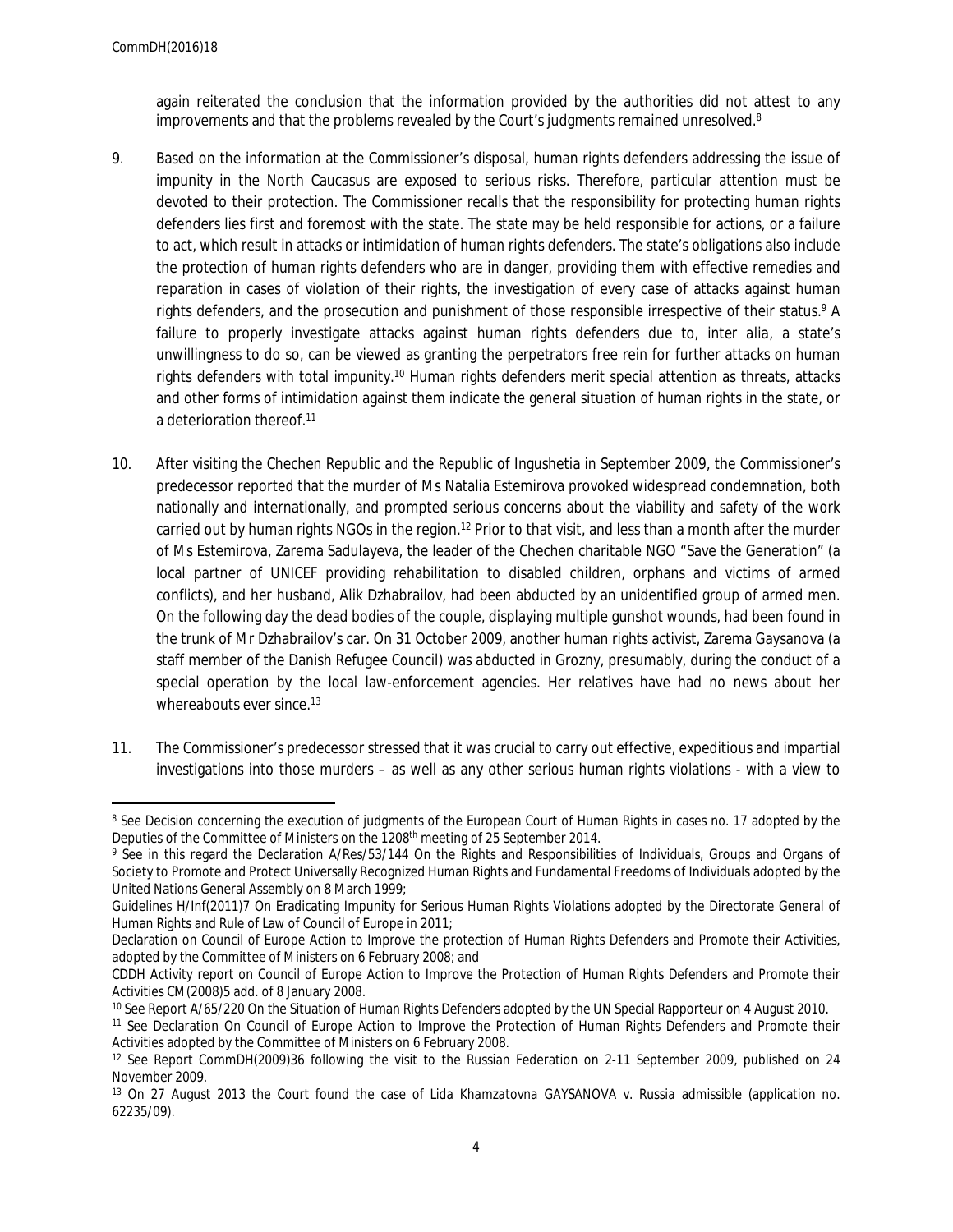ensuring the criminal accountability and punishment of the perpetrators, including in cases where the responsibility of public officials is implicated, regardless of their rank. He underlined that bringing the perpetrators to justice and addressing deficiencies in the judiciary would be interpreted as a strong indication of the commitment of the relevant authorities to protect human rights and to end previous patterns of impunity.<sup>14</sup>

- 12. During his meeting with President Dmitry Medvedev on 21 January 2010, the Commissioner's predecessor once again emphasised that serious problems remained in the North Caucasus and that there was a need to eliminate the recurrence of killings, abductions and other major human rights violations. In this context, he also highlighted the importance of effective and unhindered investigations into murders of human rights defenders.<sup>15</sup>
- 13. In May 2011, the Commissioner's predecessor carried out another visit to the North Caucasus region of the Russian Federation. Yet again, he concluded that serious human rights violations such as abductions, disappearances, and ill-treatment, and continuing patterns of impunity, were among the most intractable human rights problems in the North Caucasus. Regarding the environment for human rights defenders, he observed that it had not changed since his previous assessment, and that human rights activists continued to face intimidation, pressure and other serious obstacles in their work. Moreover, some of them had plausible reasons to believe that their life might be at risk if they continued with their activities.<sup>16</sup>
- 14. In November 2013, after a visit to the Russian Federation in April that year, the current Commissioner reiterated concerns about the lack of effective investigations into human rights violations where law enforcement or other security officials were implicated.<sup>17</sup>
- 15. In the course of his ongoing dialogue with the Russian authorities, the Commissioner has since raised specific cases of attacks, threats and intimidation of prominent human rights defenders, linked to their work in the Chechen Republic.<sup>18</sup>
- 16. More recent data<sup>19</sup> on enforced disappearances and abductions provided by human rights NGOs working in the region is indicative of an absence of any meaningful progress to address the widespread problem of impunity. In addition to the above-mentioned murders of Natalia Estemirova, Zarema Sadulayeva, Alik Dzhabrailov, and Zarema Gaysanova, the following human rights defenders, public activists and journalists who have worked in the North Caucasus have been killed or died in suspicious circumstances over the past decade: Maksharip Aushev (2009, Ingushetia) Khadzhimurad Kamalov and Akhmednabi Akhmednabiyev (respectively, 2011 and 2013, in Dagestan), and Timur Kuashev (2014, Kabardino-Balkaria).

<sup>14</sup> See Report CommDH(2009)36 following the visit to the Russian Federation on 2-11 September 2009, published on 24 November 2009.

<sup>15</sup> See Press-release: "Commissioner Hammarberg discusses human rights with President Medvedev" published by the Commissioner's Office on 22 January 2010.

<sup>&</sup>lt;sup>16</sup> See Report CommDH(2011)21 following the visit to the Russian Federation from 12 to 21 May 2011, published on 6 September 2011.

<sup>17</sup> See Report CommDH(2013)21 following the visit to the Russian Federation from 3 to 12 April 2013, published on 12 November 2013.

<sup>18</sup> See also paragraphs 21 and 32 below for additional information.

<sup>19</sup> See, for example, the press release "*В конце прошлого года в Чечне зафиксированы многочисленные похищения*" published by Human Rights Center Memorial on 14 January 2016.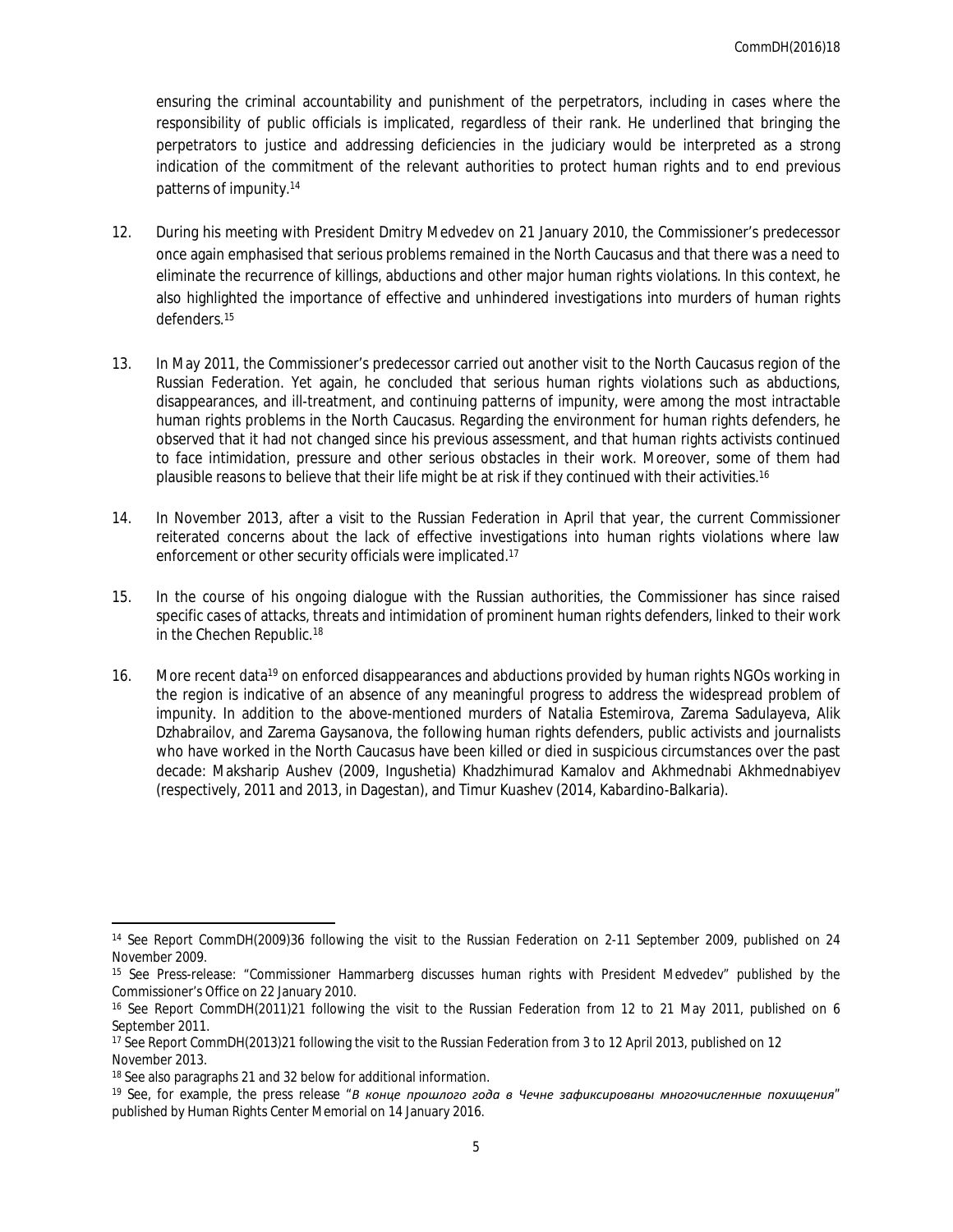- **II. Stigmatisation of human rights defenders working in the North Caucasus**
- 17. States have a responsibility to create an enabling and favourable environment for the activities of human rights defenders. This implies, first and foremost, ensuring their physical integrity, and firmly condemning any form of intimidation of human rights defenders and their organisations. More generally, it includes the obligation to promote respect for the work of human rights defenders through creating an environment conducive to their work, promoting partnership with them, enabling them to establish networks with various interlocutors in the country and abroad, and facilitating the participation of human rights defenders in various activities in defence of human rights.<sup>20</sup>
- 18. Throughout the existence of the institution of Commissioner for Human Rights of the Council of Europe, information about the stigmatisation of the work of human rights defenders by regional authorities in the North Caucasus, particularly in the Chechen Republic, has been reaching the various Commissioners*.* In the report on his visit to the Chechen Republic and the Republic of Ingushetia in 2009, the Commissioner's predecessor expressed concerns about the environment in which human rights activists operated in the Chechen Republic, as well as about certain negative statements made by the Chechen authorities with regard to the work of human rights NGOs. For example, on 9 August 2009, in an interview with Radio Liberty, President Ramzan Kadyrov stated in reference to Natalia Estemirova: "*Why would Kadyrov kill women that no one needs? She never had any honour, dignity or sense of conscience*."<sup>21</sup> In addition to urging an effective investigation into the case, the Commissioner's predecessor recommended much stronger actions to protect members of human rights organisations, as well as encouraging a regular dialogue between them and the authorities in the Republic.
- 19. Subsequently in 2011, the Commissioner's predecessor noted with dismay that negative statements with regard to the work of human rights NGOs had continued on the part of certain officials, and a number of activists had been the subject of accusations of supporting extremist groups or of being involved in a defamation campaign against the authorities. In particular, on 3 July 2010, in an interview on the TV channel *Grozny*, the Head of the Chechen Republic, Mr Ramzan Kadyrov, stated in reference to members of the NGO Memorial: "They are getting large salaries from the west and in order to report on their activities they write all kinds of filth and nonsense on the Internet. That is why they are not my opponents. They are enemies of the people, enemies of the law, enemies of the state".<sup>22</sup> In this respect, the Commissioner's predecessor stressed that perpetuating notions that human rights organisations were "enemies of the State" was unacceptable. This not only fostered negative stereotypes and prejudices towards human rights defenders in general, but could also lead to concrete difficulties and obstacles for the effective conduct of human rights work. The Commissioner's predecessor pointed out that any threats or obstacles to the work of human rights defenders should be immediately and unequivocally condemned by the authorities, and reiterated that it was their responsibility to create a favourable environment for the activities of the human rights defenders. Referring to the valuable contribution of various civil society organisations to the

<sup>&</sup>lt;sup>20</sup> See, for example, Guidelines on the Protection of Human Rights Defenders adopted by Office for Democratic Institutions and Human Rights of the OSCE in 2014; and

Resolution 1660(2009) on Situation of Human Rights Defenders in Council of Europe Member States, adopted by the Parliamentary Assembly on 28 April 2009.

<sup>21</sup> In Russian: "*Зачем Кадырову убивать женщину, которая никому не нужна? У нее чести, достоинства, совести не было никогда*" - The Radio Liberty interview with President Kadyrov of 9 August 2009 is available on-line: [http://www.svoboda.org/content/article/1795518.html.](http://www.svoboda.org/content/article/1795518.html)

<sup>22</sup> The interview was broadcast in Chechen on the Chechen State Television *Grozny* on 3 July 2010. The Russian transcript reads as follows: "*Они получают большую зарплату с Запада и для отчета по своей деятельности они пишут в интернете* всякие гадости и ерунду. Поэтому, они не мои оппоненты. Они — враги народа, враги закона, враги государства."<br>The transcript was published by Newsru.com medial agency and available on-line: The transcript was published by Newsru.com medial agency and available on-line: [http://www.newsru.com/russia/08jul2010/memorial.html.](http://www.newsru.com/russia/08jul2010/memorial.html)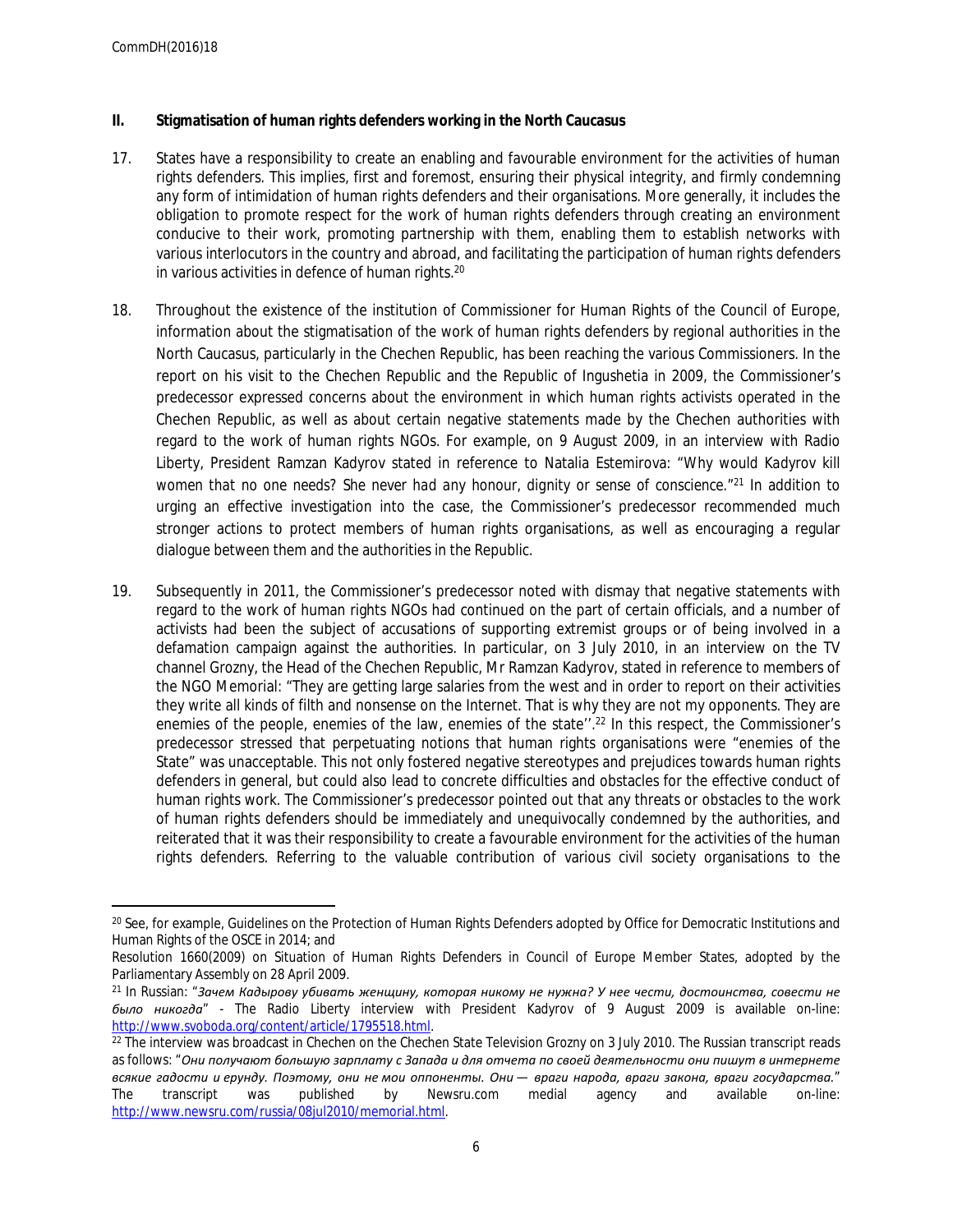reconciliation process, he once again called on the authorities to institute a regular dialogue with human rights NGOs with a view to defusing tensions in the North Caucasus region.

- 20. In November 2013, after his visit to the Russian Federation in April that year, the current Commissioner also repeated the long-standing recommendation that favourable conditions be ensured for the work of human rights defenders in the Russian Federation.<sup>23</sup>
- 21. During the subsequent monitoring of the situation in the North Caucasus, and in particular the Chechen Republic, the Commissioner has been made aware that the local authorities have not only failed to comply with the above-mentioned recommendations to create an enabling environment for the work of human rights defenders but, on the contrary, have further contributed to the stigmatisation of their activity. For example, after a violent attack carried out by armed insurgents in Grozny on 4 December 2014, the head of the Chechen Republic publicly, including through social media, pointed at prominent human rights defenders working in the Chechen Republic – the Joint Mobile Group (an association of several human rights NGOs created after the murder of Natalia Estemirova) and its leader Mr Igor Kalyapin – as someone who "colludes with bandits" for the interests of foreign states.<sup>24</sup> Soon afterwards, Igor Kalyapin, who is a prominent human rights defender active in the Chechen Republic, was physically attacked during a pressconference in Moscow on the human rights situation in Chechnya. The Commissioner called the situation unacceptable and contrary to international human rights norms, which require states to protect human rights defenders and facilitate their work. He pointed out that Chechnya's human rights defenders continued to face an increasingly hostile climate.<sup>25</sup>
- 22. Furthermore, on 3 June 2015 an assembly took place in Grozny to protest "the politicisation" of the work of the NGO Committee Against Torture. In the context of that event, the local office of the Joint Mobile Group (which, like the Committee Against Torture, is led by Igor Kalyapin) was attacked by a group of masked men wielding hammers. It would appear that local police did not immediately respond to calls for help and thus failed to adequately react to the violence. The Chechen leadership blamed human rights defenders for having themselves provoked the violent incidents, <sup>26</sup> and Mr Kalyapin was referred to as an "enemy".<sup>27</sup>

<https://www.instagram.com/p/wbqfX7CRtQ/?modal=true>.

<sup>&</sup>lt;sup>23</sup> See Report CommDH(2013)21 following the visit to the Russian Federation from 3 to 12 April 2013, published on 12 November 2013.

<sup>24</sup> In Russian: "*У компетентных органов имеется информация, что деньги западных спецслужб от Ахмада Умарова передал бандитам человек по фамилии Каляпин. Нужно проверить, не об этом ли Каляпине идёт речь. А если подтвердится, предъявить спрос. Я не позволю никому, ни под какой маской содействовать бандитам. Мне нет разницы, какое у него в кармане удостоверение и от какого посольства получает вознаграждения*" - statement of Mr. Kadyrov made on his *Instagram* page on 10 December 2014 available on-line:

<sup>&</sup>lt;sup>25</sup> See publication on Commissioner Muižnieks's Facebook page dated 12 December 2014 and available online: [https://www.facebook.com/permalink.php?story\\_fbid=378146805694569&id=118705514972034&fref=nf.](https://www.facebook.com/permalink.php?story_fbid=378146805694569&id=118705514972034&fref=nf)

<sup>&</sup>lt;sup>26</sup> "The analysis of the events gives grounds for the conclusion that members of the Committee [against Torture, the NGO headed by Mr Kalyapin] deliberately provoked the incident, with the aim of gaining celebrity yet again in international media, and become the recipients of new American grants. We are concerned that those persons, who have no relation to human rights defence work, systematically create a tense environment, in an attempt to provoke mass disorders in Grozny." In Russian: "*Анализ событий дает основание делать вывод, что сотрудники Комитета преднамеренно спровоцировали инцидент, имея цель еще раз прославиться в мировой прессе, стать обладателями новых американских грантов. Нас беспокоит, что данные люди, не имеющие к правозащитной деятельности никакого отношения, систематически создают нервозную обстановку, пытаясь спровоцировать массовые беспорядки в Грозном."* –

statement made on Mr Kadyrov's *Instagram* page on 3 June 2015 available on-line: [https://www.instagram.com/p/3eHaumCRgg/.](https://www.instagram.com/p/3eHaumCRgg/)

<sup>&</sup>lt;sup>27</sup> The following statement was attributed to the Deputy Minister of Interior of the Chechen Republic on Grozny TV's website (in Russian): "*Видите ли, представитель госдепа США Игорь Каляпин звонил на номер телефона Начальника Полиции* МВД по ЧР Апти Алаудинова, и он не взял трубку. На мой личный телефонный номер звонят мои друзья, ну и в любом *случае я не обязан принимать звонки своих врагов, которые коверкают каждый телефонный разговор, обливая меня грязью. Да и прямого указания руководства МВД России о вступлении в контакт с представителями спецслужб Америки и других враждебных нашей стране государств у меня не было*" - news article "Apti Alautdinov called [upon the public] not to fall for provocations", Grozny TV, 9 June 2015, available on-line: <http://grozny.tv/news.php?id=5518>.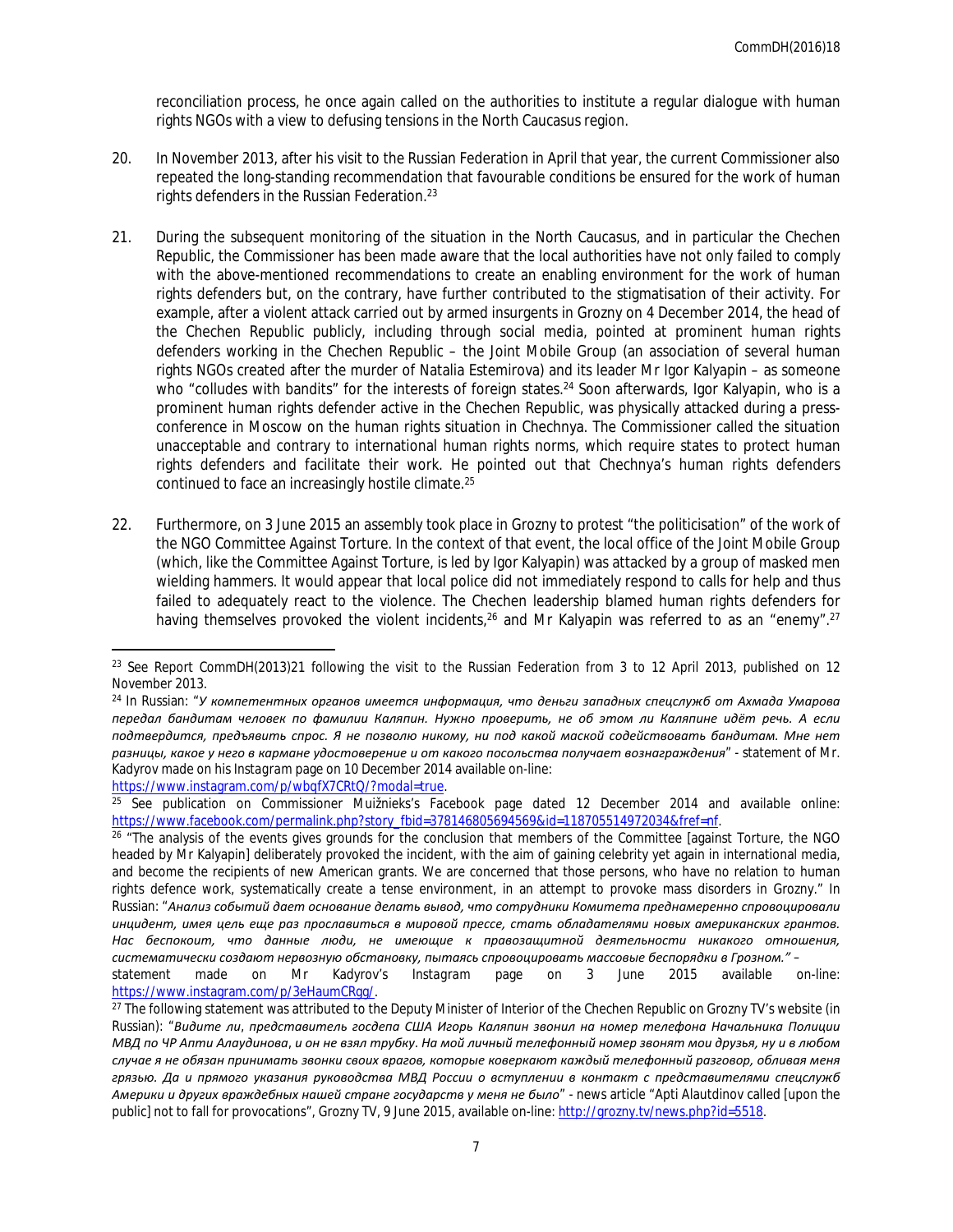Following the events of 3 June 2015, the Council on the Development of Civil Society and Human Rights under the President of the Russian Federation requested the Minister of Interior to ensure the safety of Mr Kalyapin.<sup>28</sup>

- 23. In early 2016, another series of negative statements against human rights defenders and activists were made by the Head of the Chechen Republic, using the monikers "jackals", "enemies", "paid puppets" and "traitors".<sup>29</sup> On the same day the Chair of the Chechen Parliament, Mr Magomed Daudov, made further disparaging statements against Mr Kalyapin as well as certain activists, comparing them to "licentious bitches".<sup>30</sup> Apparently, on the same day the Council on the Development of Civil Society and Human Rights under the President of the Russian Federation sought an analysis of all public statements of the Chechen leadership with a view to identifying whether these statements incite violence or breach anti-extremism legislation of the Russian Federation,<sup>31</sup> and human rights defenders filed a complaint before investigative authorities on the matter. However, the statements were not found to breach any law.
- 24. Apart from the continued worrying developments in the North Caucasus and the serious obstacles faced by human rights defenders in that region, the Commissioner also wishes to draw the attention of the Court to the significant changes which have considerably affected the legal environment of independent NGOs throughout the Russian Federation since 2012. In particular, the Commissioner analysed the legislation of the Russian Federation on non-commercial organisations (known as the "Law on Foreign Agents") in light of Council of Europe standards in an Opinion published in July 2013, and issued an Update to the Opinion in July 2015, which covered the legal issues and consequences arising from the law's implementation. The Commissioner recommended that the legislation regulating the activities of NGOs in Russia be revised, with the aim of establishing a clear, coherent and consistent framework in line with applicable international standards,<sup>32</sup> and noted with regret that those recommendations had not been implemented to date. The enforcement of the Law on Foreign Agents has largely confirmed the Commissioner's initial concerns and the problems identified initially have been compounded even further.<sup>33</sup>
- 25. The Commissioner pointed out that the imposition of the label of "foreign agent" and disproportionate sanctions were being increasingly perceived by the affected NGOs as a defamation campaign against those who express disagreement or criticism of the policies pursued by the authorities. The Commissioner's growing concern was that many human rights defenders, including his Office's long-standing partners in the country, appeared to be targets of these measures. He observed that the environment in which human rights defenders and non-commercial organisations in the Russian Federation were operating had become increasingly restrictive and less conducive to performing their essential role, and that the chilling effect of this development was undermining the very essence of the activity of human rights defenders and NGOs in

<sup>&</sup>lt;sup>28</sup> See Press release "Human Rights Council requests that state protection be provided to the head of the Committee Against Torture" published by the Human Rights Council on 4 June 2015, available on-line: [http://president](http://president-sovet.ru/presscenter/publications/read/2901/)[sovet.ru/presscenter/publications/read/2901/.](http://president-sovet.ru/presscenter/publications/read/2901/)

<sup>29</sup> See op-ed "Jackals will be punished according to the law of the Russian Federation" by Mr Kadyrov, published in *Izvestia* media on 18 January 2016, available on-line: <http://izvestia.ru/news/601935>.

<sup>30</sup> In Russian: "*Настолько разгавкались некоторые "моськи", что "Эхо" слышно из самой Москвы! Есть у нас "серьезные" кобели, из-за которых у миролюбивого Тарзана сильно чешутся клыки. Это, к примеру, пекинес "Каляпа", защищающий права тех, кого подскажут Питтбули, такса "Веня" со звонкой брехливой глоткой и громким "Эхо", московский беспородный пёс "Пономарь" (себя заносчиво называет Львом), обитающий в мусорном ящике недалёко от Госдумы РФ, создающий дискомфорт своим зловонием в самом центре нашей столицы, "Яшка" - дворняжка.. В общем, наш друг этих кобелей не любит, главным образом от того, что они ему сильно напоминают блудливых сук*" – statement of Mr. Daudov made on his *Instagram* page on 18 January 2016, available on-line: <https://www.instagram.com/p/BApvJo8tBVe/>.

<sup>31</sup> See news article: "Human Rights Council will analyse statements of Ramzan Kadyrov" published by *Kommersant* news agency on 18 January 2016, available on-line: [http://www.kommersant.ru/doc/2895615.](http://www.kommersant.ru/doc/2895615)

<sup>32</sup> See Opinion CommDH(2013)15 On the legislation and practice in the Russian Federation on non-commercial organisations in light of Council of Europe standards, published by the Commissioner on 15 July 2013.

<sup>33</sup> See Opinion CommDH(2015)17 On the legislation and practice in the Russian Federation on non-commercial organisations in light of Council of Europe standards: an update, published by the Commissioner on 9 July 2015.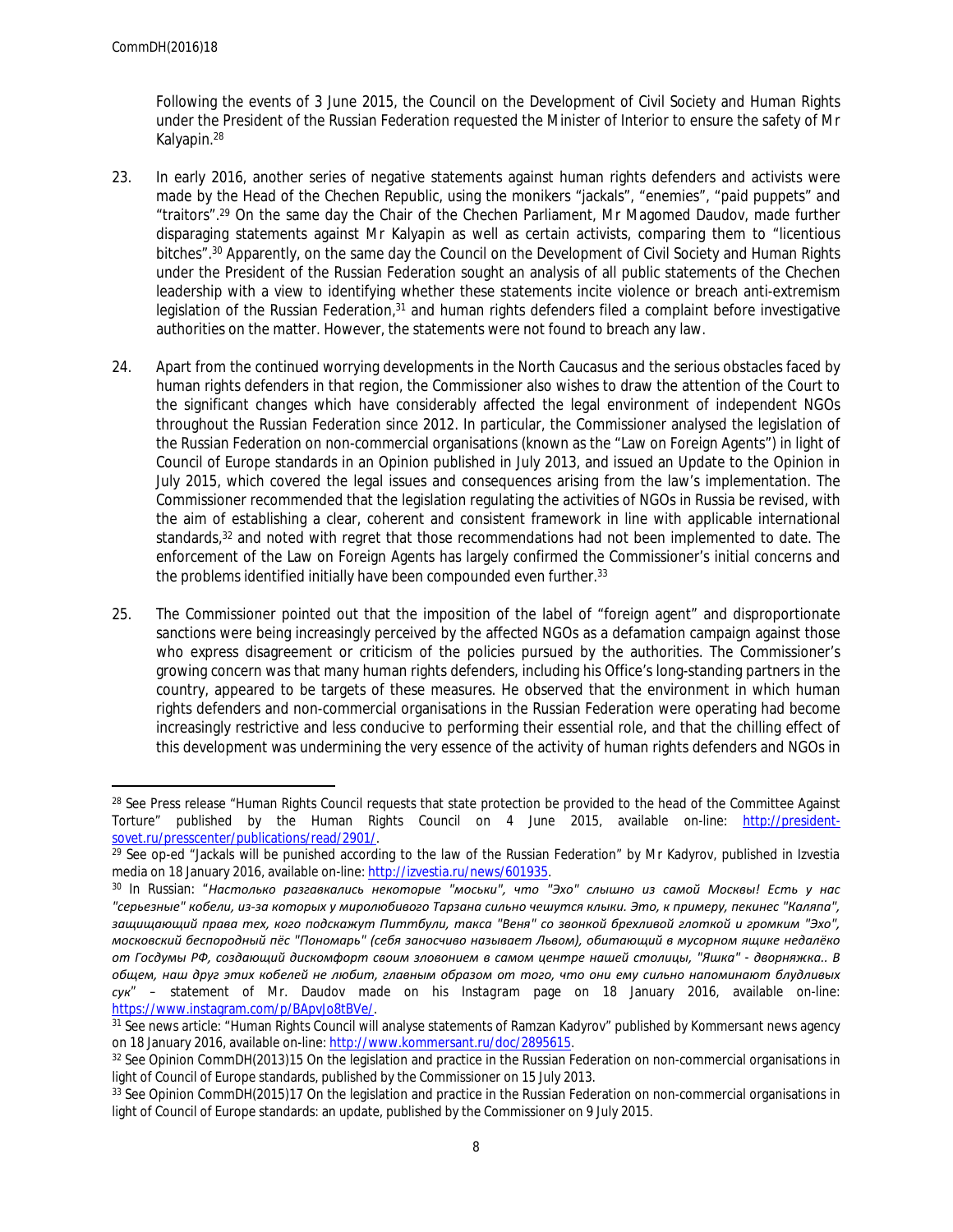Russia. Once again, the Commissioner urged the Russian government to pursue a genuine dialogue with the representatives of civil society and national human rights structures which could pave the way out of this impasse.

- 26. The Commissioner would like to highlight the fact that prominent human rights NGOs working in the North Caucasus, including the standing partners of his office, such as the Human Rights Center Memorial, the Committee against Torture, the Ingush NGO Mashr and others have been seriously affected by the enforcement of the above-mentioned legislation. In particular, administrative proceedings against the above-mentioned NGOs were initiated for the failure to comply with the requirements of the Law on Foreign Agents. The NGOs Memorial and the Committee against Torture were sanctioned respectively with fines of 600000 and 300000 Rubles (respectively, about 7650 and 3825 EUR). As a result of their registration in the Roster of Foreign Agents, the Committee against Torture decided to initiate liquidation proceedings;<sup>34</sup> however, a newly-created Committee for the Prevention of Torture was also registered as a "foreign agent". Mashr, which has also been registered as a "foreign agent", has been subjected to numerous repetitive inspections and searches, as well as administrative proceedings, and the home of its leader Mr Magomed Mutsolgov has also been searched.
- 27. To sum up, a series of obstacles has been imposed upon the legitimate activities of human rights defenders, leading to their marginalisation and considerably curbing their activities in the Russian Federation. Based on the information at the Commissioner's disposal, the situation is particularly acute in the North Caucasus region. Such obstacles to the legitimate activities of human rights defenders run contrary to the state's European and international obligations to create a favourable and enabling environment for human rights defenders.
- **III. Consequences for human rights protection in the region**
- 28. The Commissioner wishes to pay tribute to the invaluable work of human rights defenders for the protection and promotion of human rights and fundamental values in every society. He strongly supports the efforts of human rights defenders to protect the rights of others, sometimes to the detriment of their own security and at risk to their very lives.
- 29. The widespread phenomenon of impunity in the North Caucasus in general and the Chechen Republic in particular, and the persistent climate of intimidation and lethal targeting of human rights defenders like Natalia Estemirova, have had devastating effects for the protection of human rights in the region. As a result of the general chilling effect of those factors, independent human rights work has diminished considerably.
- 30. After the murder of Natalia Estemirova, the Human Rights Center Memorial the leading NGO documenting human rights violations in the North Caucasus – closed all of its four offices in the Chechen Republic due to serious concerns for the lives and security of its staff members.<sup>35</sup> In 2009 Memorial reported that they encountered difficulties in assessing the dynamics of abductions in the Chechen Republic due to difficulties in collecting independent data on those crimes.<sup>36</sup>
- 31. As already noted (paragraph 21 above), after the murder of Natalia Estemirova a coalition of Russian human rights NGOs set up a "Joint Mobile Group" whose method of work was to assign several lawyers for shortterm missions to the Chechen Republic on a rotation basis to ensure the safety of its staff. However, as described in paragraphs 21 and 22 above, the work of the Joint Mobile Group has been significantly impeded by both local authorities and non-state actors. The office of the Joint Mobile Group was set on fire and burned down in the city centre of Grozny in December 2014. Apparently, the immense volume of data

<sup>34</sup> See Opinion CommDH(2015)17 cited above, paragraph 66.

<sup>35</sup> Six months after the murder of Natalia Estemirova, only of the Memorial offices resumed its work in Grozny.

<sup>36</sup> See news article: "Two Persons Abducted in Chechnya" published by *Kavkazskiy Uzel* media on November 2009.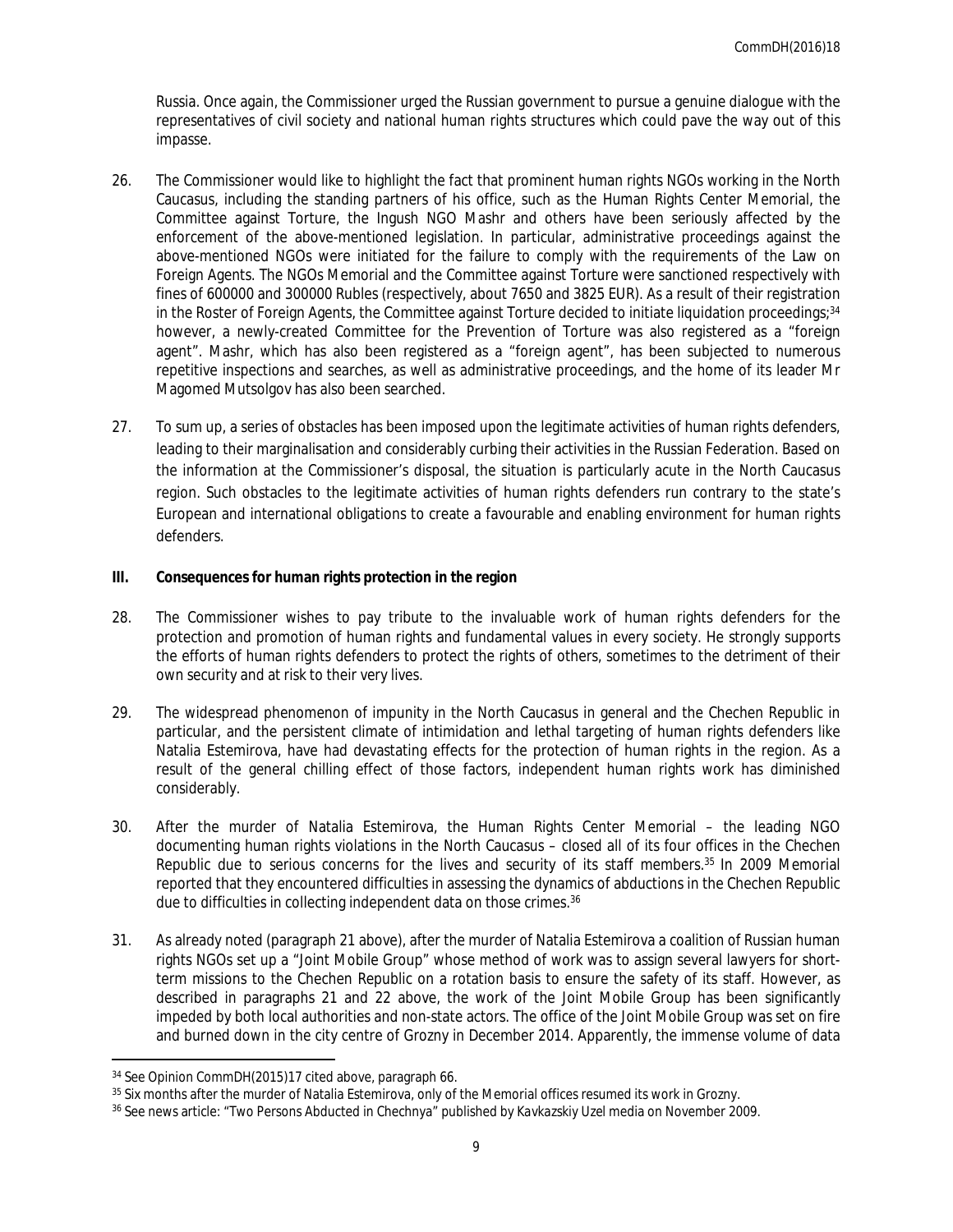relating to human rights violations in the Chechen Republic, and hundreds of files with individual cases, were lost in the fire or became unavailable during the subsequent investigative checks. In June 2015 the office of the Joint Mobile Group in Grozny was once again destroyed, this time by a group of unknown men in masks wielding hammers, following an assembly against the "politicisation" of its activities.

- 32. In the evening of 9 March 2016, a group of journalists and human rights defenders from the Committee on the Prevention of Torture who were traveling in a minibus in Ingushetia were attacked by group of masked men. The assailants forced the occupants out of the vehicle, beat them, and set the minibus on fire. At least four participants of the press tour, including two staff members of the Joint Mobile Group, were hospitalised. A few hours later, the office of the Joint Mobile Group in Ingushetia was broken into by some armed men wearing masks, who reportedly, took the office equipment. The Commissioner contacted the authorities of the Russian Federation and expressed his concerns about the attack on journalists and human rights defenders. He also publicly stated that a firm reaction from the authorities would demonstrate Russia's commitment to ensure a safe environment for human rights defenders and journalists.<sup>37</sup> The following day the Ministry of Interior of the Republic of Ingushetia opened a criminal investigation into the attack on the journalists and human rights defenders and also granted state protection to the victims of the attack on the territory of Ingushetia. The Commissioner took note of that reaction and urged the federal and Ingush authorities to heed the recommendations made by international organisations and by the Russian Human Rights Council which request resolute action in order to shed full light on these violent attacks and quickly bring those responsible to justice. Subsequently, the Russian authorities have indicated that consideration was being given to initiating a criminal case under Articles 167 (intentional destruction or damage of property) and 213 (hooliganism) of the Russian Criminal Code.
- 33. The Commissioner considers that the decrease of activities by human rights defenders in the region has also seriously undermined the capacity of human rights defenders to provide assistance to victims of human rights violations, including bringing victims' cases to the European Court of Human Rights. The stigmatisation of human rights defenders also damages their credibility in the eyes of other victims of human rights violations. When human rights defenders themselves are victims of violence, other victims find it more difficult to turn to them for help and to reveal information about human rights violations. The Commissioner emphasises that such a situation has a broader negative effect on the protection of human rights in the region. He was made aware of numerous cases where victims of serious human rights violations in the North Caucasus and, in particular, in the Chechen Republic, were reluctant to reveal information about their cases to human rights defenders.

## **Conclusions**

- 34. The Commissioner points out that the murder of Natalia Estemirova should not be viewed in isolation but as part of a broader pattern of killings and intimidation of human rights defenders in the North Caucasus and, in particular, the Chechen Republic.
- 35. The Commissioner's overall assessment is that the Russian authorities have failed to prevent and to react appropriately to the most serious human rights violations against human rights defenders in the North Caucasus region. The absence of requisite determination on the part of the authorities has been one of the main obstacles to pursuing accountability, in violation of the state's procedural obligations.
- 36. The marginalisation of independent human rights defenders has been particularly acute in the North Caucasus region and, especially, in the Chechen Republic. Through the significant changes to the legal environment for non-commercial organisations in the Russian Federation which started in 2012, and the ensuing implementation of the relevant provisions, a further series of obstacles have been imposed upon the legitimate activities of human rights defenders and civil society organisations. The consistent

<sup>37</sup> See publication on Commissioner Muižnieks's Facebook page of 10 March 2016 available online: [https://www.facebook.com/permalink.php?story\\_fbid=562341123941802&id=118705514972034&fref=nf&pnref=story.](https://www.facebook.com/permalink.php?story_fbid=562341123941802&id=118705514972034&fref=nf&pnref=story)